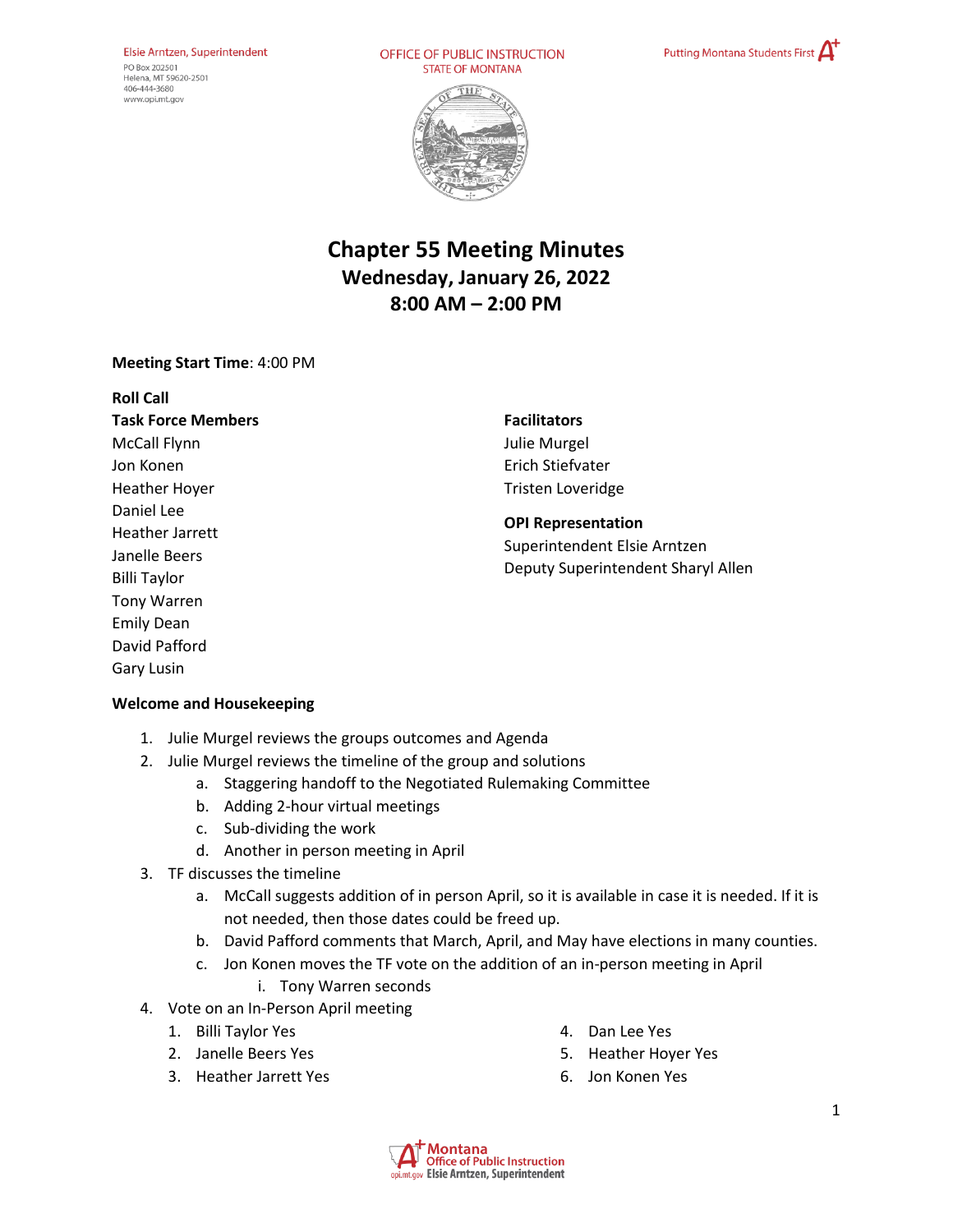7. Emily Dean Yes

9. David Pafford Yes

- 8. Tony Warren Yes
	- a. Vote passes unanimously

### **Key Deliverables**

1. Julie Murgel reviews the key deliverables from the group

### **Recap from 1.25.22 meeting**

- 1. Julie Murgel asks the group to think what their Tweet on Twitter would be from yesterday's work.
	- a. #Looking at lots of data
	- b. #MTState Capitol working to ensure a good future
	- c. So much to consider for our kids
	- d. #Accreditation in MT schools is complicated
	- e. Reviewing revising and looking at quality schools
	- f. Very well facilitated, great information, a lot to consider and do! Do we have a good definition and guideline for quality education in the State of Montana?
	- g. Building our capacity for evaluating quality school
	- h. Good to be back in MT state capitol working to ensure quality in MT schools
	- i. #Ditto

### **What will schools be like in 2033?**

1. TF takes a moment to imagine what schools will be like in 2033.

#### **Continuation of ARM quality Reports**

- 1. Julie Murgel recaps the ARM sections that were reviewed yesterday.
- 2. Jon Konen: 10.55.902 Basic Education for Middle Grades
	- a. Jon's thoughts:
		- i. Yes, this ARM is ensuring quality
			- 1. Although should continue talking about what can be modified
		- ii. Electives should be discussed. What electives can be offered with budges and FTE.
		- iii. There is inequity with middle and high schools with offerings between larger and smaller schools.
	- b. Janelle comments that in HS minutes are not necessarily equivalent to education
	- c. Gary Lusin comments that ARM standards are always talking about the minimum or baseline. He wonders if we should look at realistic goals for districts to achieve by 2033.
		- i. Jon Konen agrees with Gary and wonders if MTSBA has transformational learning and flexibilities that need to be looked at.
			- 1. Emily Dean responds that all MT Pec partners are all working on this. Especially with HB 246. Right now, we are preparing students for jobs that do not necessarily exist and my not be located in MT. ARM is the

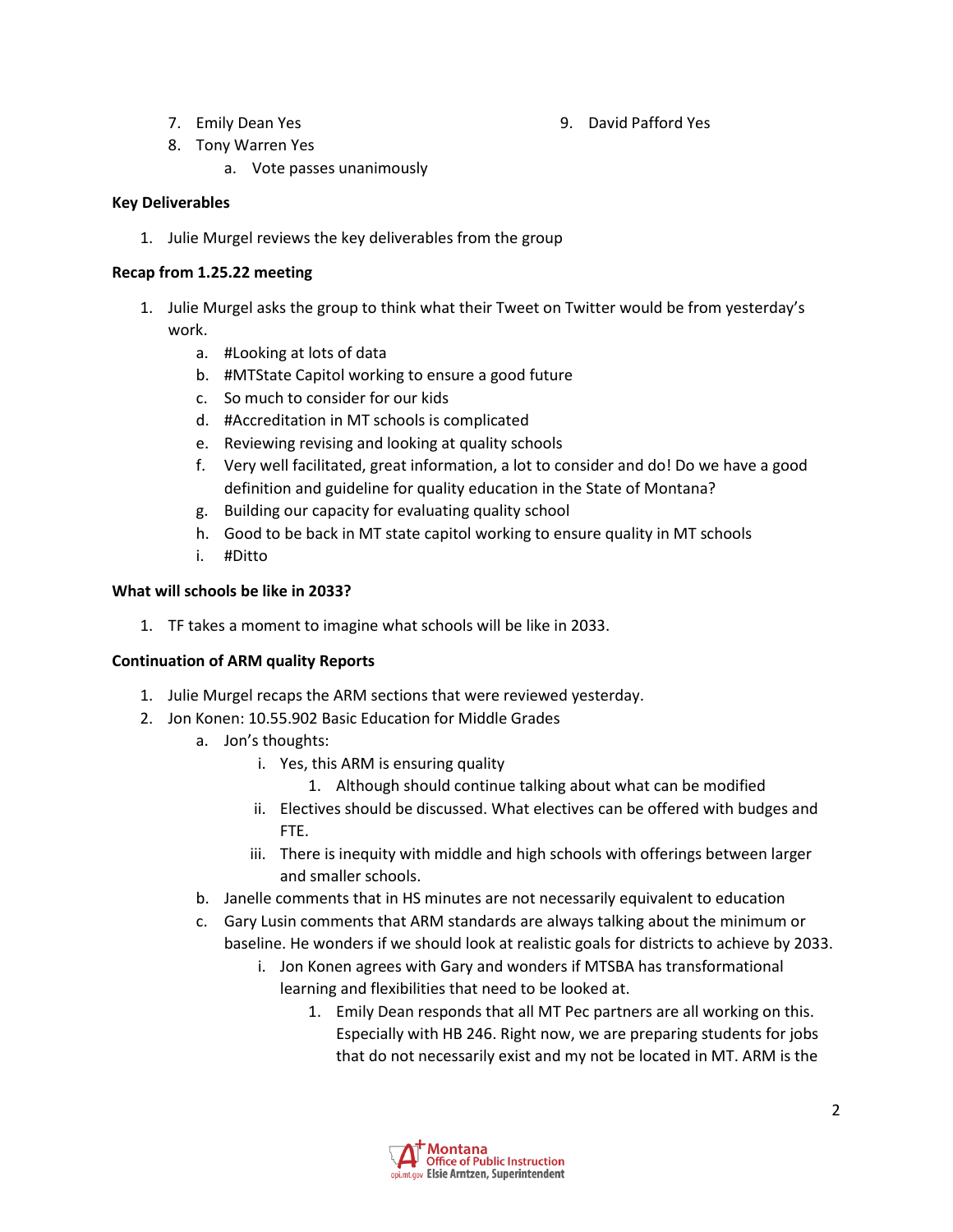baseline, but it is important for this group to not create boundaries that prohibit innovation in schools.

- 2. Notes that several in the TF are a part of the K-12 vision project that provides the goals and strategic plan from the next 5 years focused on what schools will look like.
- d. Dan Lee asks how specific ARM should be. Could strangle local districts from completing accreditation the way they need it to be done. Local control should allow for districts to decide how to go about things, but the state should have a program that enables equity.
- e. Billi Taylor agrees with Dan. She comments that schools on reservations are working hard to maintain their traditions and heritage. It is very important for local control and districts to have a say.
	- i. Julie Murgel wants to bring to light the struggle of tension between the minimum quality standards and the expectations and flexibility to get there. How do we ensure there is the ability for local level to determine what is needed for the community and the tribal influence to preserve culture and language? She points out a section in the article from last night's homework. Page 11.
- f. Emily dean adds MT we don't get as much credit for where we are ahead of the curve. Indian school board caucus passed in 2019 session HB 351 defines transformational learning.
	- i. Strengths needs and interest
	- ii. Includes continues focus on proficiency over content
	- iii. What how when and where each person learns
	- iv. 387 Section 2 (d): provide expanded flexibility to districts in supporting each pupil's post-secondary success path to align with each pupils' individual interests, passions, strengths, needs, and culture.
		- 1. Emily believes strongly that you cannot have personalized learning that is not culturally relevant.
- 3. David Pafford: 10.55.905 Graduation Requirements
	- a. David's thoughts:
		- i. Feels as the language is now, does not feel it is required for a quality school.
		- ii. Does not see the words Graduation, Assurance Standards, or Student performance standards except with the HS graduation rate.
		- iii. The legislature has given local school boards flexibility. The school board and administration team have the opportunity to eliminate the Carnegie unit all together.
		- iv. Language around content specific grade level learning progression. If the school board decided that mastery and proficiency is the driving factor, a student would move through the content at their own pace.
		- v. In today's legislation unit requirements are not relevant.
		- vi. In a school district in Y2033 none of what we are currently doing will be done.
		- vii. Graduation may become a social event rather than an academic requirement.

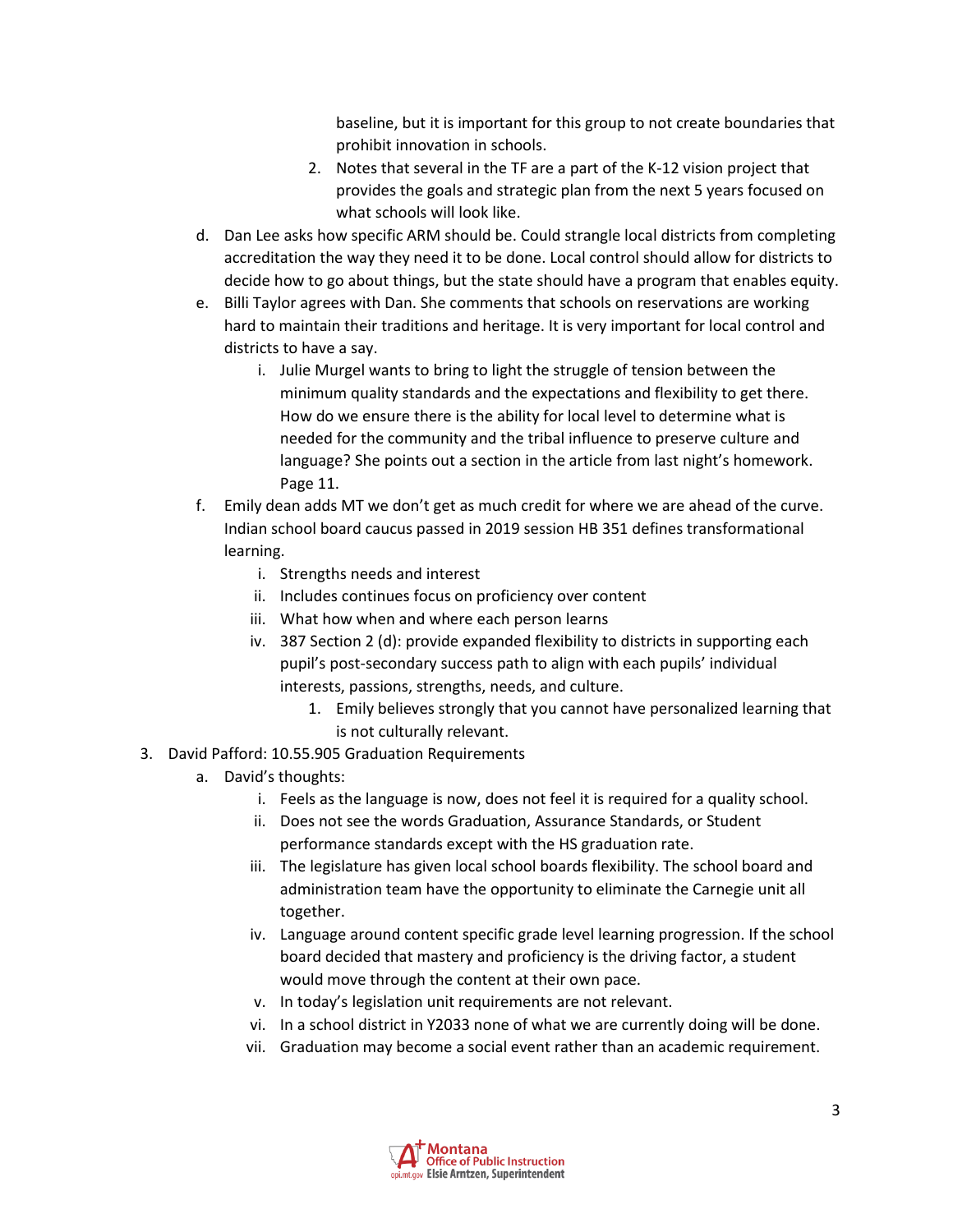- b. Dan Lee makes comment about why this is included in 1892 from the committee of ten. They decided what the secondary curriculum should look like. There are some changes since then, but many are the same.
	- i. David responds that there are 26 Carnegie units to graduate yet there are only 20 required. So why are we not following the standard as is.
	- ii. Heather Hoyer clarifies that a district can go above the standard. ARM states the minimum standard. She responds the in 10.55.906 a unit is defined 10.55.904 and 10.55.905 do not define a unit. Some students need more time or less time to master content.
- c. McCall Flynn responds to Heather. This is the minimum. There are many districts that require more units to graduate. She also responds to David. She thinks a diploma matters. The field and workforce matters. Graduation does mean something for students and the work force.
	- i. David responds that yes families want graduation, and the federal government wants graduation. He wonders what graduation will look like in the future. Will it be a capstone event or an accreditation standard?
- 4. Jon Konen: 10.55.704 Administrative Personnel assignment of district superintendents
	- a. Jon's thoughts:
		- i. If this ARM is focused on instruction, then yes, with modifications, this is part of quality.
		- ii. Possibly add flexibility for administration endorsement to be a curriculum coordinator.
		- iii. He is unsure how to define more quality.
	- b. Heather Hoyer asks if anyone knows the background of why curriculum coordinators need admin endorsements?
		- i. Dan responds that there is only one curriculum course in the admin master's program. He does not think that having an administrative license makes you a curriculum expert.
		- ii. Jon responds that curriculum coaches made a big difference for them in Great Falls.
	- c. Julie Murgel responds that we are asking an important question. What is the intention of this roll?
	- d. Smaller schools could possibly have an advisory committee to show that there is a group of people working towards the same purpose. In smaller districts it is linked to administration, but the duties fall on teachers.
	- e. Jon responds there is a lot of work to be done through paperwork to communicate changes to the public. There do need to be flexibilities in place.
	- f. Dan Lee asks what are we coordinating? Our knowledge. He makes comment about how long it takes to double our knowledge. The curriculum coordinator is a different roll now than it was.
- 5. Dan Lee 10.55.907 Distance online and technology delivered learning
	- a. Dan's thoughts:
		- i. Interesting to see that this ARM was written in 2003 yet is up to date.

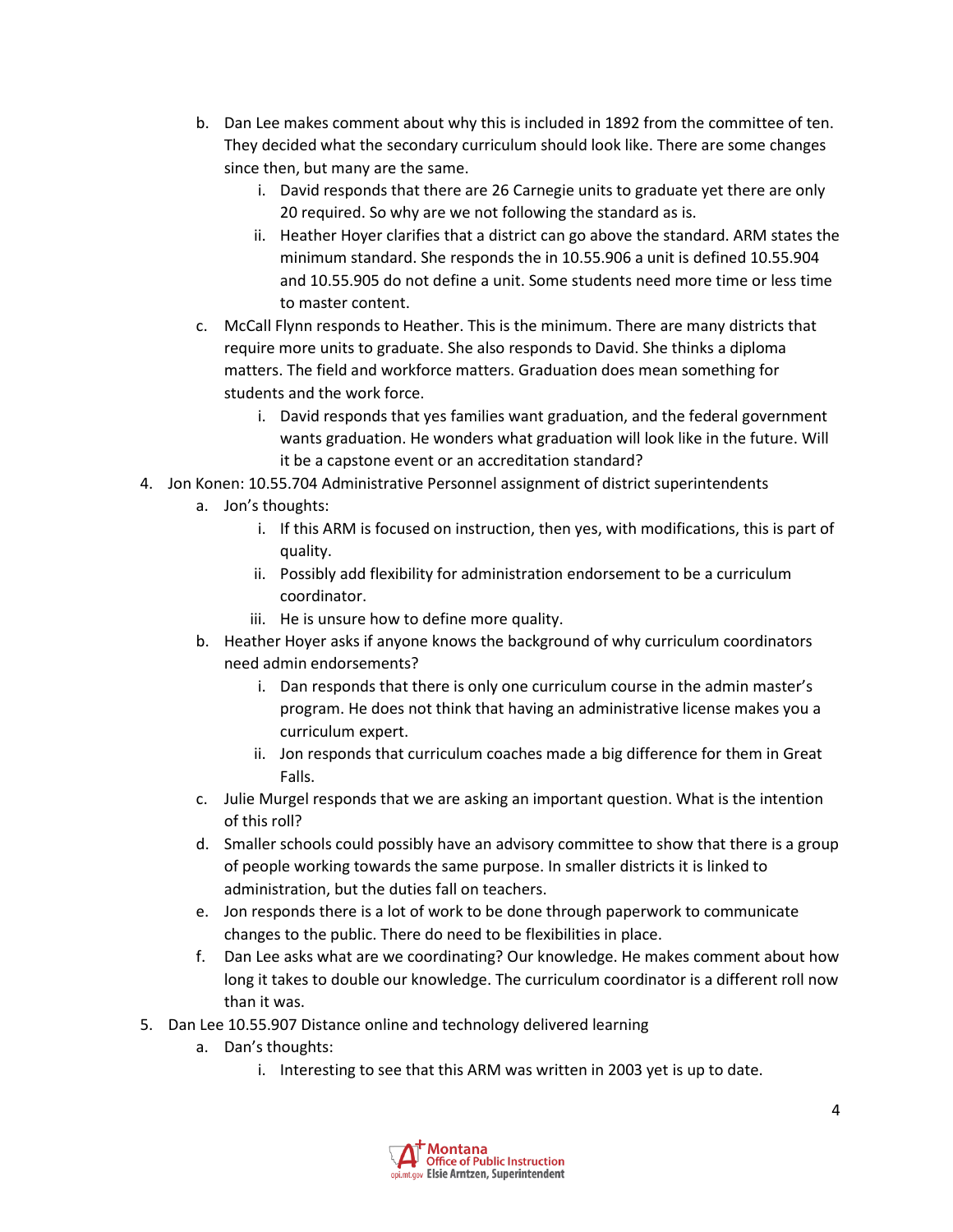- ii. ARM does ensure quality school by ensuring licensed teachers are responsible for the delivery of teaching to MT students.
- b. David Pafford comments about the current situation in licensure. Will this ARM, as it currently reads, be in conflict with the licensing that is going to be submitted to BPE. Will this create boundaries in remote learning.
	- i. Julie Murgel responds they are currently aligned. Distance learning and remote learning are not the same.
- c. Dan makes comments that the mode of teaching does not matter, it is still teaching. He questions if this ARM is needed or not.
- 6. Emily Dean 10.55.709 Library Media Services K-12
	- a. Emily's thoughts:
		- i. MT falls in the middle line of Media specialists to student ratio.
		- ii. Could not find if there has been much research about what is the ideal ratio for students to be successful.
		- iii. Within ARM she would be interested in the history of the numbers included. How were these numbers selected?
		- iv. Increasing importance in school librarians especially with the pandemic. Students need the ability to evaluate sources on their own. Librarians provide this type of context for students.
	- b. McCall Flynn comments that she had a conversation with Rep. Anderson, chair of variance to standard board, specifically about library media. His suggestion was to get more information about the variance to standard to the TF. This committee look at adding grey areas to the hard numbers to give districts more flexibility.
	- c. Heather Hoyer makes comment that we look at the 126 numbers and give possibly 3-6 years to promote flexibility.
	- d. Janelle Beers comments that 51 of 56 variances are around library media. Statistically we are not meeting MT needs. There is a lot of work needed in this ARM.
	- e. Daniel Lee comments that at the university level most likely there will be less students on campus in 10 years from now. It is critical that there is a person who knows the dui decimal system a teacher could do this. Dan guesses the numbers included in ARM come from the National Library. He is not sure this is needed as structured now.
	- f. Emily responds that she encourages the TF to look at the national school library standards. They focus the foundation on growth creating sharing thinking, etc. She found these standards interesting and very specific.
- 7. Billi Taylor: 10.55.801 School Climate
	- a. Billi's thoughts:
		- i. She believes school climate is very important, but this ARM is too prescriptive and there are overlapping pieces in other ARM.
		- ii. Policies and procedures for bulling and harassment should be included.
		- iii. The process of accreditation, tagging a school as not meeting standards, makes it difficult to recruit quality staff
		- iv. Parent involvement is very important.

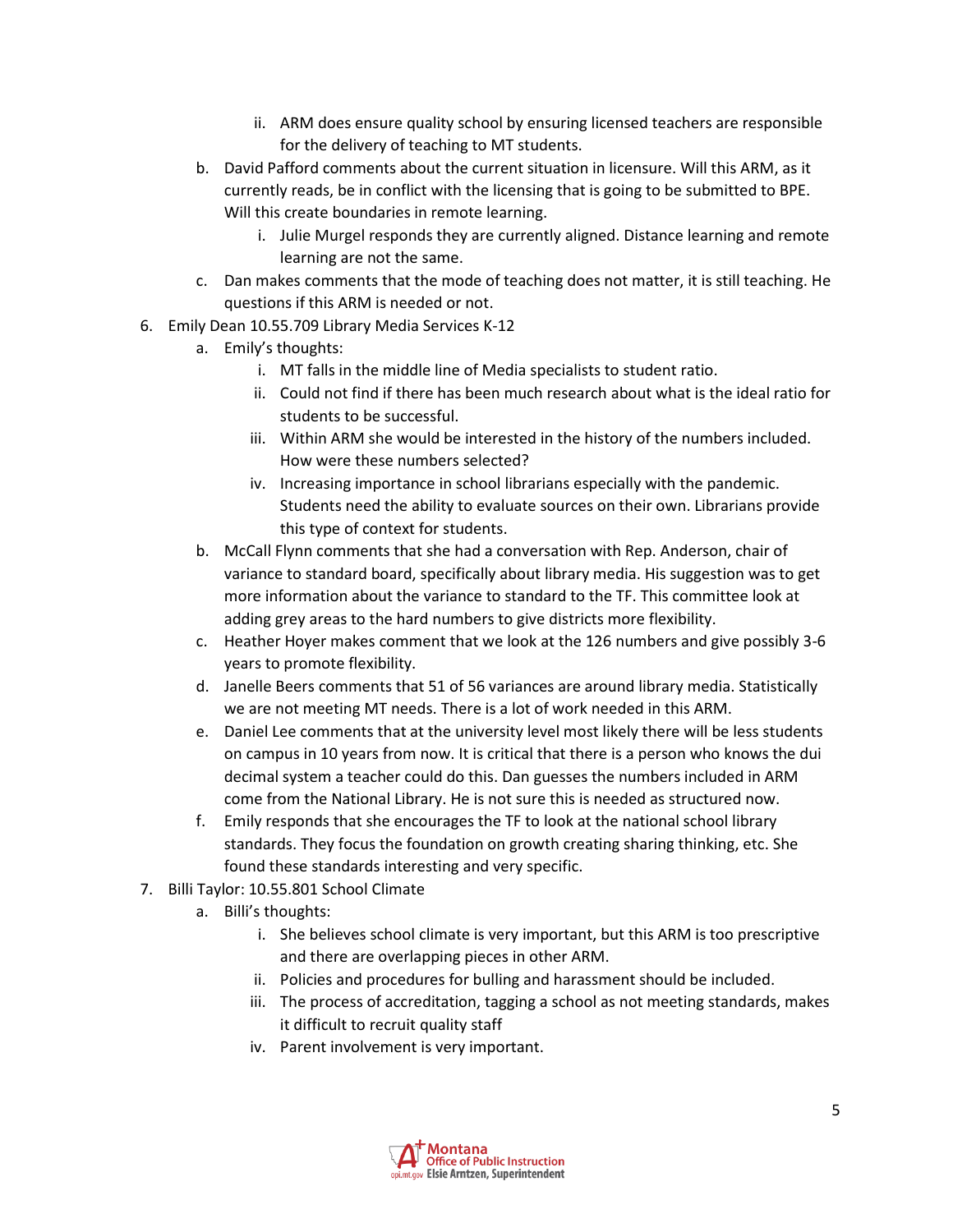- v. Overall, this ARM is important to a quality school, but feels it is repetitive and could live in other areas.
- b. Dan Lee asks if this is what school climate is? Feeling safe and supported is part of school climate. He is unsure if this ARM captures what school climate is.
- c. Jon Konen agrees with Dan. We have generally always thought school culture as a part of the student but in the last ten years school culture is what drives us every day. Bill Daygut the top 1 percent of schools in the US all have strong positive school culture. "Culture eats strategy for breakfast". Culture and Mental health are two pieces that need to be addressed.
- d. Dan Lee makes comment that school culture and climate would be an ideal subcommittee.
- e. Billi Taylor comments that online education should be included in this ARM.
- f. Heather Hoyer comments it is interesting that ARM starts with "the local board of trustees shall" and doesn't address any of the other entities that put the pieces in place.
- 8. Julie Murgel summarizes this activity.

# **Data Review**

- 1. Julie Murgel begins the discussion around data.
- 2. Billi requests to see the graduation and dropout rates from the OPI.
- **3. What do you see? What are your initial thoughts or reaction? What do these data not provide?** 
	- a. Variance to standard shows that library media specialist is a huge need
	- b. Intensive targeted and intensive comprehensive includes tribal schools, indicating possible cultural need.
	- c. Overall staffing is an issue.
	- d. Student performance deficiencies have not significantly changed over time but not meeting the standards for other assurances have increased.
	- e. Class overload has increased
	- f. For the most part schools meet the standards.
	- g. Deficiencies status category summary includes four opportunities to have deficiencies in library media
	- h. Data is prior to the impacts of covid.
	- i. School classification size is valuable information that is missing from the data
	- j. Five years is a good snapshot, but we need a 10-to-20-year look of the data
	- k. What are schools doing that is still not enough to get out of the deficiencies.
	- l. In 1819 21 Superintendents were unlicensed and in 2019 19 were not endorsed.
	- m. Teacher licensure and assignment there are non-licensed schools and non-licensed teachers. She wonders if this is double information.
	- n. 85% of native students are not proficient in math
	- o. 71% of free and reduced lunch students are not proficient in math
	- p. Outcomes in school are connected to life outcomes.
	- q. Is the data showing that 836 schools were regular accredited?
		- i. Julie Murgel shows where to find this data.

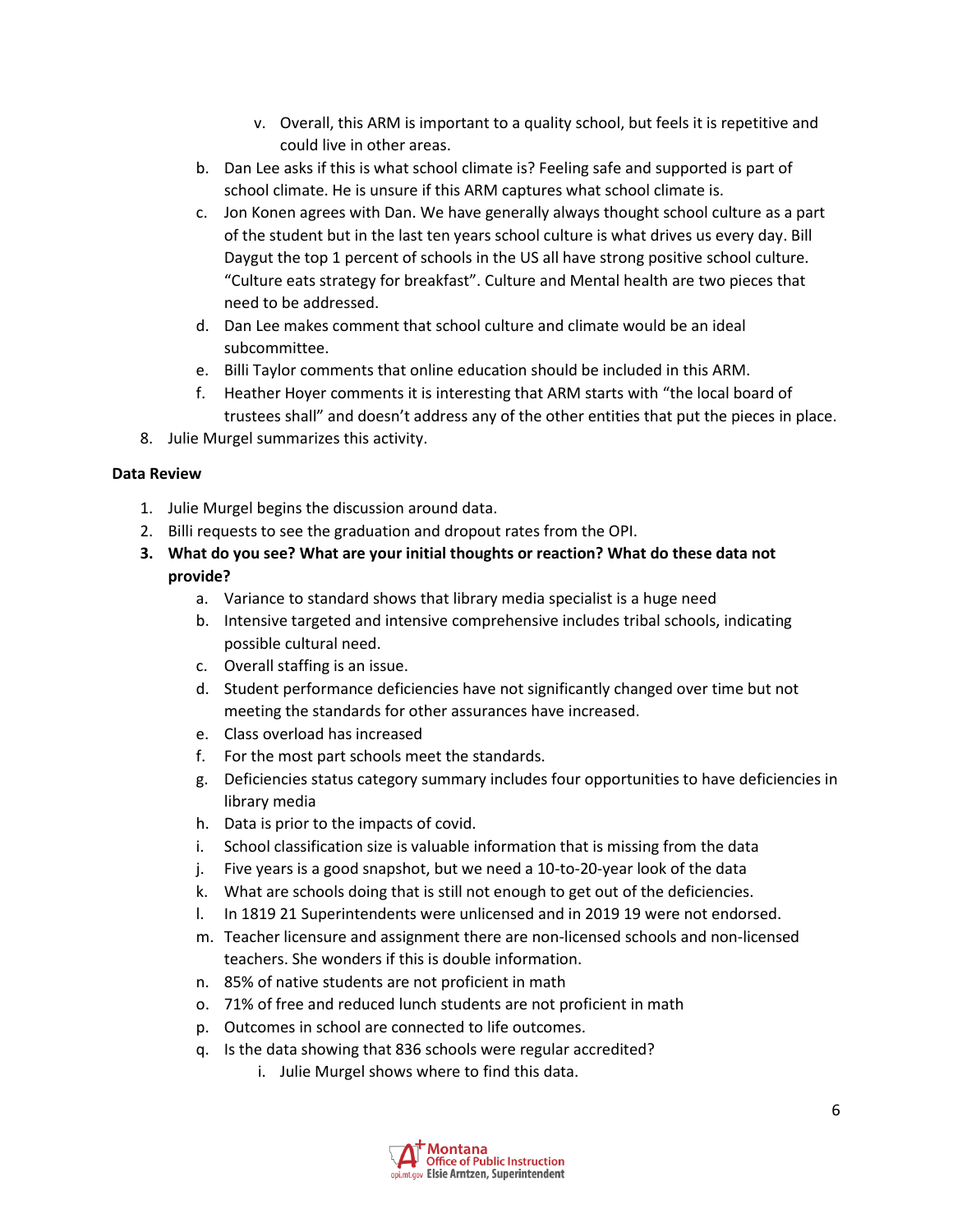- r. The deficiencies of the schools, does this distinguish assurance standards or student performance?
	- i. Julie Murgel answers that yes, there is a line graph that says schools in deficiencies in comparison.
- s. Assurance standards are what have the largest effect on accreditation currently not necessarily student performance.
- t. The data is similar over a five-year period. If we were effective in improving schools, it would change.
- u. Title one status is not included in the data.
- v. There is a higher percentage of High schools than middle and elementary schools.
- w. On the Schools in Advice Comparison, if we are closing the gap, we should see an improvement in student improvement.
- x. Housing effects all of the data. Three other communities that are trying to purchase housing in order to have space to put teachers.
- y. Assurance standards and performance standards, the current staffing and other outcomes have a direct affect to them.
- z. Every school is accredited right now, but we do not see if they have lost accreditation.
- aa. Graduation rates all student 86.13%
- bb. Drop out rate all student 3.75%
	- i. AA 3%
	- ii. A 22%
	- iii. B 37%
	- iv. C 43%
- **4. What does this data tell you? What do you want to know more about? I wonder why? I wonder if? What do these data confirm?** 
	- a. Heather Hoyer asks a series of questions
		- i. How much of the deficiencies are due to funding issues?
		- ii. How many are labor related issues?
		- iii. Would it help if B and A schools have an opportunity like the MT small school's alliance?
		- iv. What are the solutions, and can the knowledge be shared to other schools?
	- b. David asks if there is an opportunity to discuss assurance standards specific to school size? Is there too much bureaucracy to consider assurance standards in relation to the size of the district?
	- c. Heather Hoyer points out that music is a problem area if there are no people around that are licensed to teach music, how is the school supposed to teach music?
	- d. There is a teacher shortage Nationwide. There is a website called Teach MT to help with recruitment and market. Showing off communities and marketing the community is a great starting point.
	- e. Billi Taylor makes comment that teaching is not promoted to students and show them the opportunities available as a teacher.

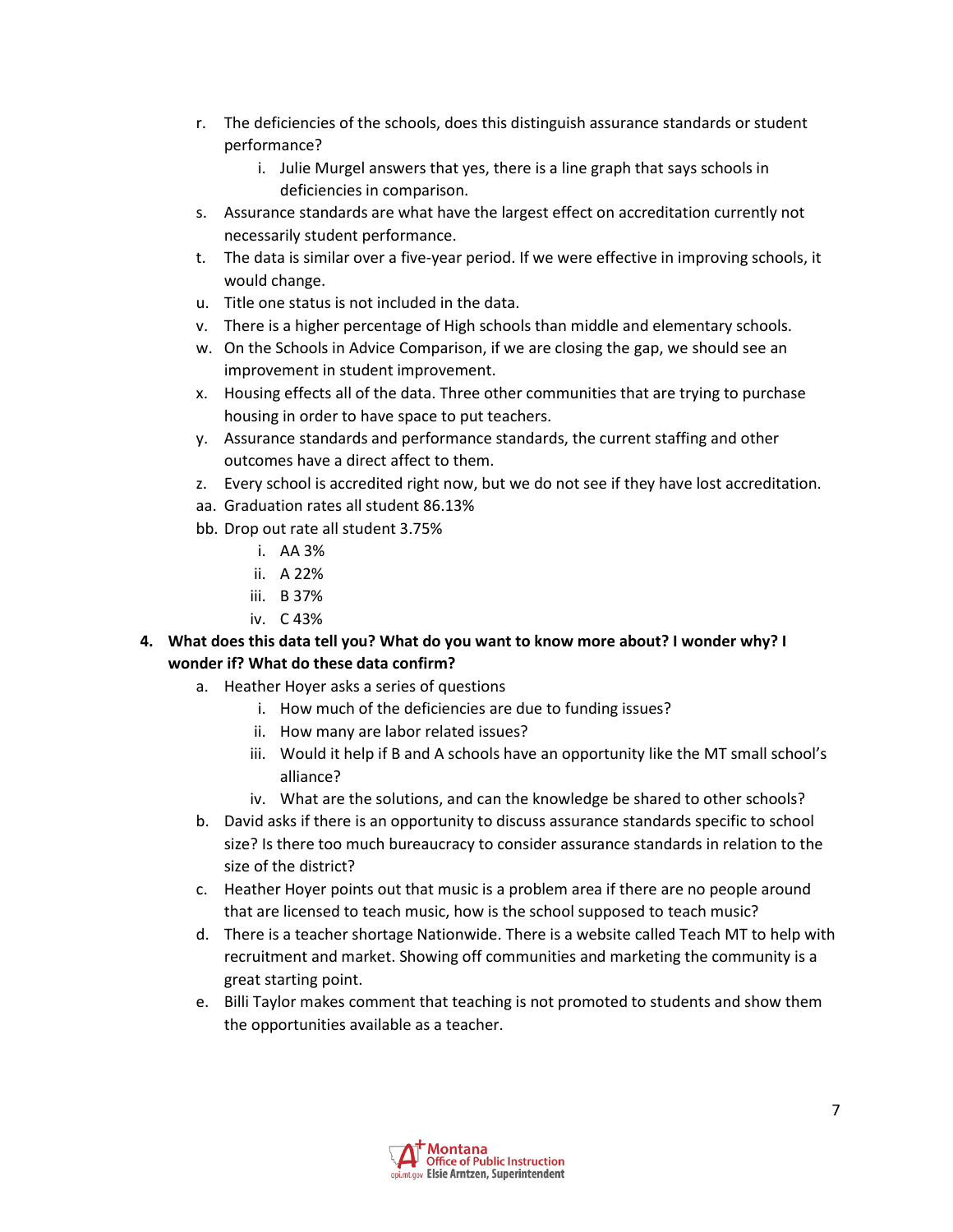- f. By trying to so prescriptively describe assurance standards, are we hindering the minimum standards? The profession, as a whole, wants to above the minimum standard.
- g. Educator Rising is a CTE pathway can be used to actively recruit and use PERKINS funding.
- **5. What are the implications? So what? Why does this matter? What does this mean for our task force work?** 
	- a. If Library Media is the only thing that we fix, what does that mean for our students? Will that be enough?
	- b. Do the assurance standards impact instruction and student achievement in MT? NO. We are missing a chunk.
		- i. As we get more unlicensed teachers the gap is going to widen.
	- c. In John Hattie's research, he has found the most effective skilled teachers can do in the classroom. How do accreditation standards impact teachers in the classroom? You cannot replace a skilled teacher.
	- d. Does having a library media specialist change how a teacher teaches in the classroom?
	- e. Does it impact teachers? Does it impact kids? These need to be our core values.
	- f. Can we make these changes? We can make recommendations, but we are not the final say.

# **Article Debrief**

- 1. TF reviews and reads article
- 2. Julie Murgel describes the 4A Protocol: What assumptions does the article hold? What do you agree with in the article? What do you want to argue with in the article? What parts of the article do you aspire to?
	- a. TF each takes turns to go through article and point out what Assumptions, Agree, Argue, and Aspire in the article.
	- b. Notes are taken by Erich

# **Prioritization Activity**

- 1. Which of the assurance and student performance standards are essential for measuring the quality of Montana Schools?
- 2. A quality school is able to develop the full educational potential of each person (MT constitution)
- 3. Billie, Heather Jarret, and Janelle, David (701-708)
	- a. Trustees Talk list?
	- b. Does it ensure quality?
	- c. Condensing sections 702 and 704 so everything for superintendent is under one heading. The Curriculum coordinator needs to be brought out
	- d. Condensing 703-705 around principals
	- e. 706 teacher involvement section is interesting
	- f. Academic freedom? What is an equity policy and academic freedom policy?
- 4. McCall, Jon, Gary (Subchapter 7709-718)